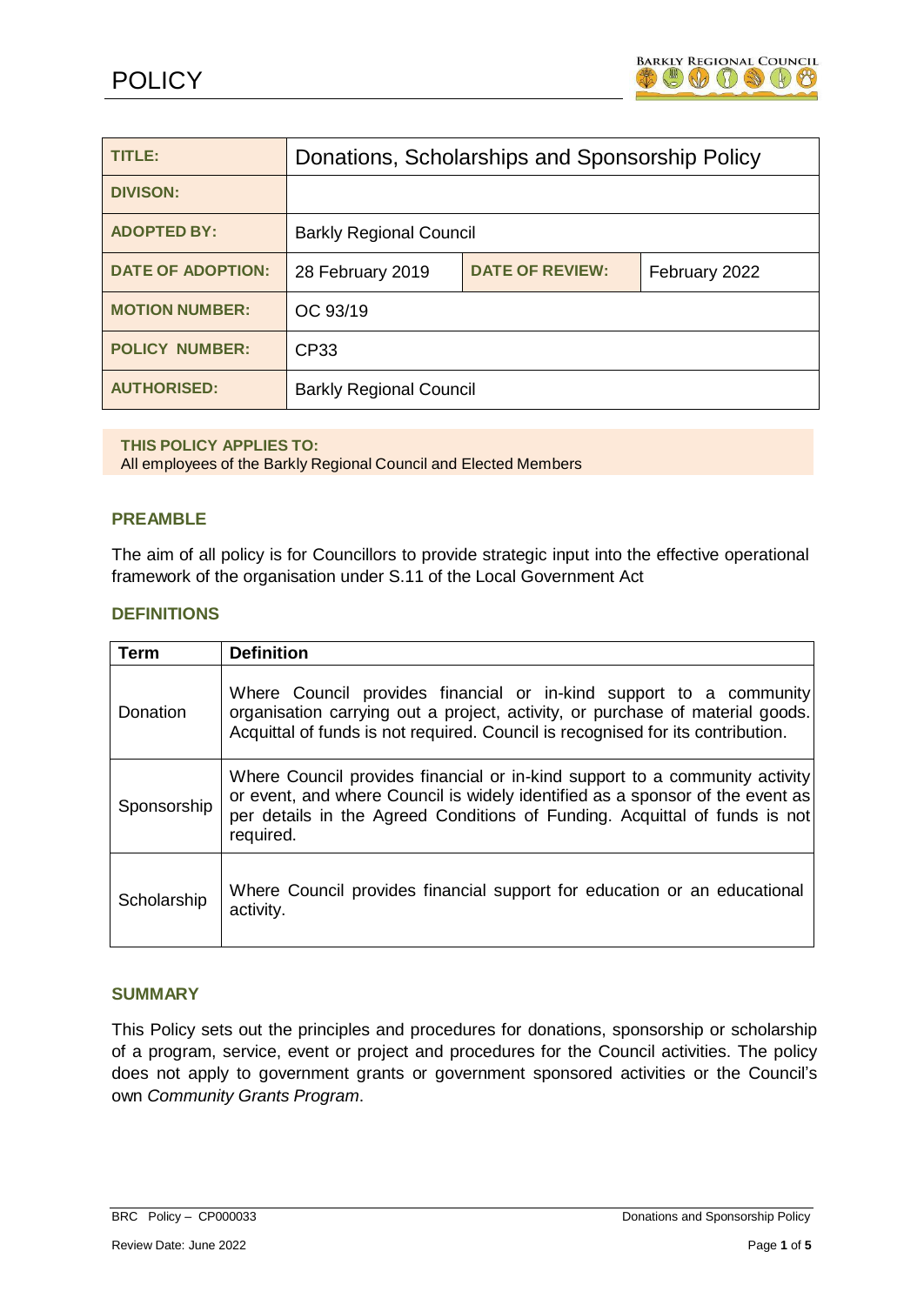## **OBJECTIVES**

This Policy aims to provide clear definitions, guidelines and procedures for donations, sponsorships and scholarships, to ensure an accessible, open and transparent process in assessing proposals for the Council.

### **BACKGROUND**

Barkly Regional Council may enter into donations, sponsorship or scholarship arrangements with organisations or individuals to support new or existing programs, services, facilities or events which contribute to the quality of life for the community and may accept external sponsorship for the Council's own programs.

In addition to these, the Council has a *Community Grants Program* aimed at assisting community organisations with the development of activities and services to benefit a broad cross-section of the community. *Community Grants are not covered by this Policy.*

## **POLICY STATEMENT**

Council will only make donations and provide sponsorship to community events and projects if they meet the following eligibility criteria:

- 1. the applicant must be a non-profit or unfunded organisation or group;
- 2. the applicant must show community support for the proposal;
- 3. the applicant must show how the funds will be used in the council region;
- 4. the proposal must promote the contribution of the council;
- 5. the proposal must directly benefit the community within the council region; and
- 6. the proposal must be able to help the organisation or group to generate additional funds.

Individual applications for scholarships must satisfy the following criteria:

- 1. Applicant must be a resident of Barkly region;
- 2. Applicant must be an Australian Citizen or holder of an Australian Permanent Resident Visa;
- 3. Applicant must be undertaking study or be enrolled in an accredited tertiary educational institution or training provider delivering qualifications adhering to the Australian Quality Training Framework;
- 4. Applicant must be enrolled full time or part time for the duration of the Scholarship;
- 5. If successful, a Scholarship Agreement will be developed with each applicant and include scholarship value, scholarship duration, ongoing eligibility and other obligations and conditions; and
- 6. A scholarship may be terminated if the recipient ceases to meet the eligibility criteria, withdraws from his/her course or if the recipient breaches any conditions of the Scholarship Agreement.

Donations, Sponsorship or Scholarship arrangements will only be considered when there is alignment with objectives outlined in the Regional Plan and benefits to the Council/community are demonstrable.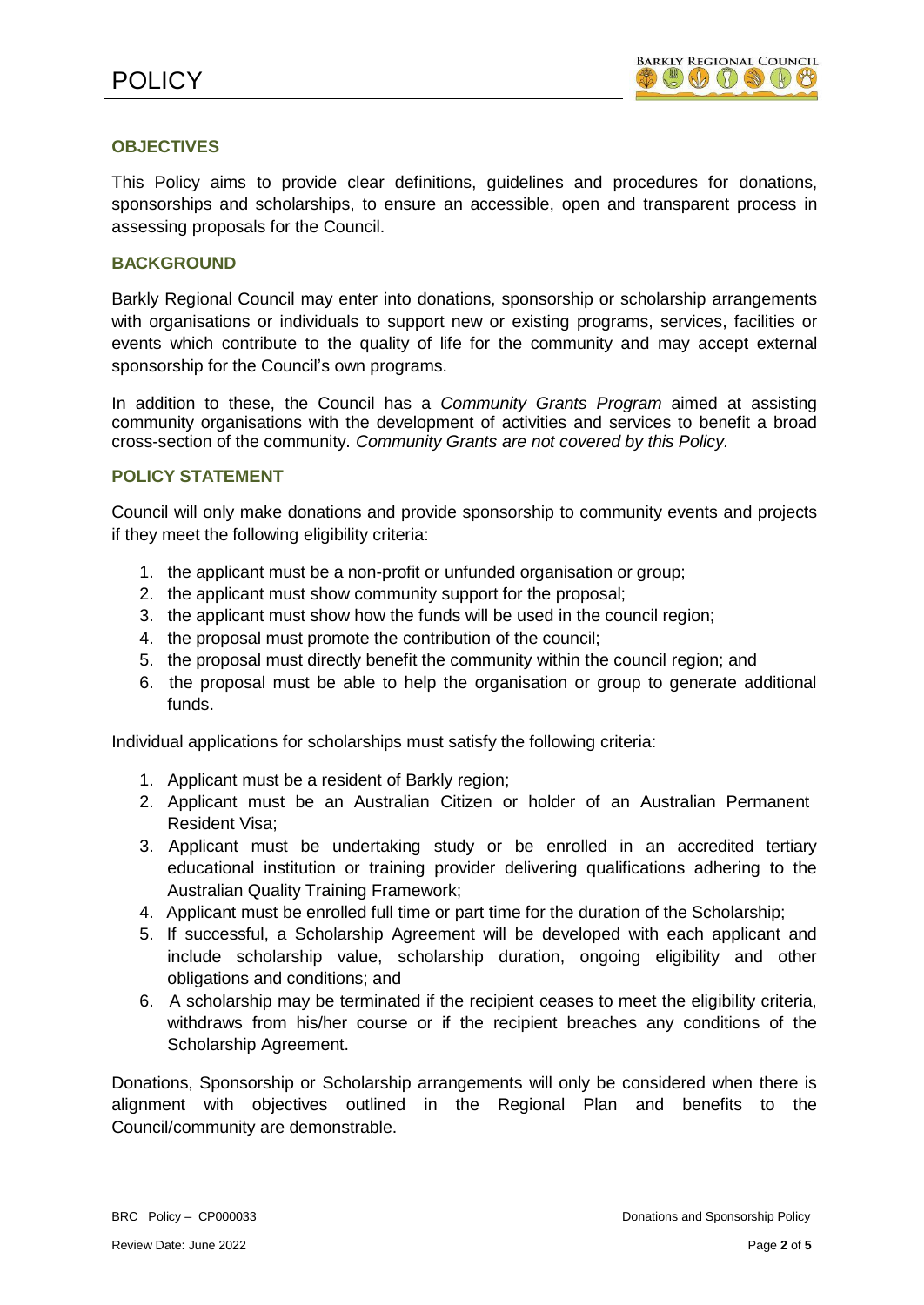## *Key criteria:*

Requests for Donations, Sponsorship or Scholarship can be made at any time and must be directed in writing to the Chief Executive Officer.

Applicants should provide programming or activities that directly benefit the Barkly Region.

Council may enter into Donations, Sponsorship or Scholarship arrangements to provide support to outside organisations.

The public image, products and services of the organisation submitting proposal must be consistent with the goals and values of the Council. Organisations involved in politics or where there is potential for conflict with Council's policies and responsibilities to the community, will not be eligible for Donations or Sponsorship.

All proposals should be able to demonstrate a valid contribution to outcomes for the Barkly Regional Council's community.

Donations, Sponsorship or Scholarship of organisations or individuals may be:

- On an on-going basis (subject to annual review)
- As seeding over a defined period of time
- A 'one-off'

*This form of support is different to that provided for under the Council's Community Grants Program.*

Any Donations, Sponsorship or Scholarship proposal should address the following:

- A statement of the objectives and detailed description of the activity
- Capacity to deliver long term benefits to the community
- Demonstrated ability to achieve timeframes and budgets outlined in the proposal
- The organisation's capacity for administering the project or activity
- The activity's viability in terms of support from any other relevant organisations
- How Council's support will be acknowledged and publicised
- The names of other sponsors, proposed or confirmed, to be involved with the event or activity

*The Council does not generally sponsor conferences, seminars, functions, record attempts or fundraisers unless they are directly related to the corporate objectives or local government. Individuals can be considered for scholarships.*

The Council has an expectation that it will receive a return on its participation through demonstrated benefits including but not limited to:

- Appropriate branding and profile raising opportunities
- Ability to leverage Donations, Sponsorship or Scholarship through media or advertising
- Ability to leverage support through attendance or staging of display or complementary event where appropriate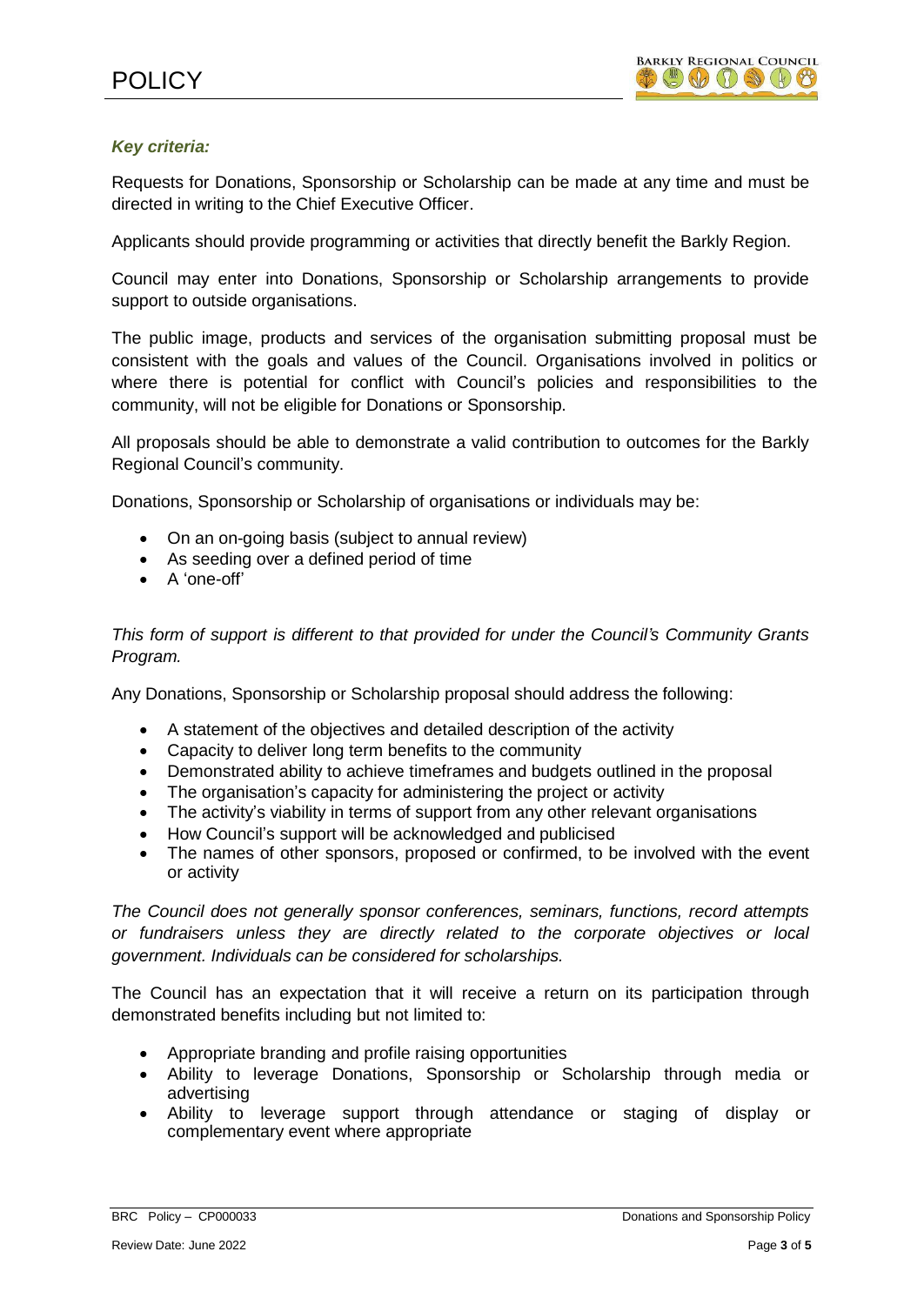# *Conditions*

Recipients of Council Donations, Sponsorship or Scholarship will be required to:

- Enter into a written agreement clearly identifying the commitment made by both parties;
- Submit a tax invoice to Council
- Submit a completed project report and a financial acquittal within three months of the project's completion.

Donations, Sponsorship or Scholarship funding must only be used for the purpose stated in the agreement.

## **DONATIONS OR SPONSORSHIP FOR A COUNCIL ACTIVITY**

The Council may accept Donations or Sponsorship for a Council program activity or event where this is considered appropriate.

- Sponsorship agreements must be in writing and specify the obligations and responsibilities of the parties.
- The Council will recognise sponsors in a number of ways. The extent of such recognition will be specified in the sponsorship agreement.
- Sponsorship agreements must not compromise the integrity or expected service delivery levels of the Council activity;
- The Council will not allow a sponsor to determine the content of any program or activity;
- If equipment is donated, the costs associated with maintenance, running and insurance must form part of the sponsorship arrangement;
- Any donations of equipment, materials and labour will be treated in accordance with Council's asset management policies.

It is important that any donations or sponsorship arrangement involving Council activities should:

- Be unambiguous and clearly understood by all parties
- Avoid any real or perceived conflict of interest
- Avoid real or implied preferential endorsement of a commercial product
- Provide suitable acknowledgment of the sponsor
- Ensure there is no conflict of interest arising as a result of the sponsorship
- Ensure that individual employees are not permitted to receive any substantial benefit from association with sponsors
- Not be used to provide routine Council services

### *Forms of recognition may include, but not be limited to:*

*Appropriate signage, media releases, inclusion of sponsor's name and logo in Council publications and advertisements, merchandising of goods at selected points of sale, display in the foyer of Council facilities for an activity of the sponsor when not required for the Council's own use.*